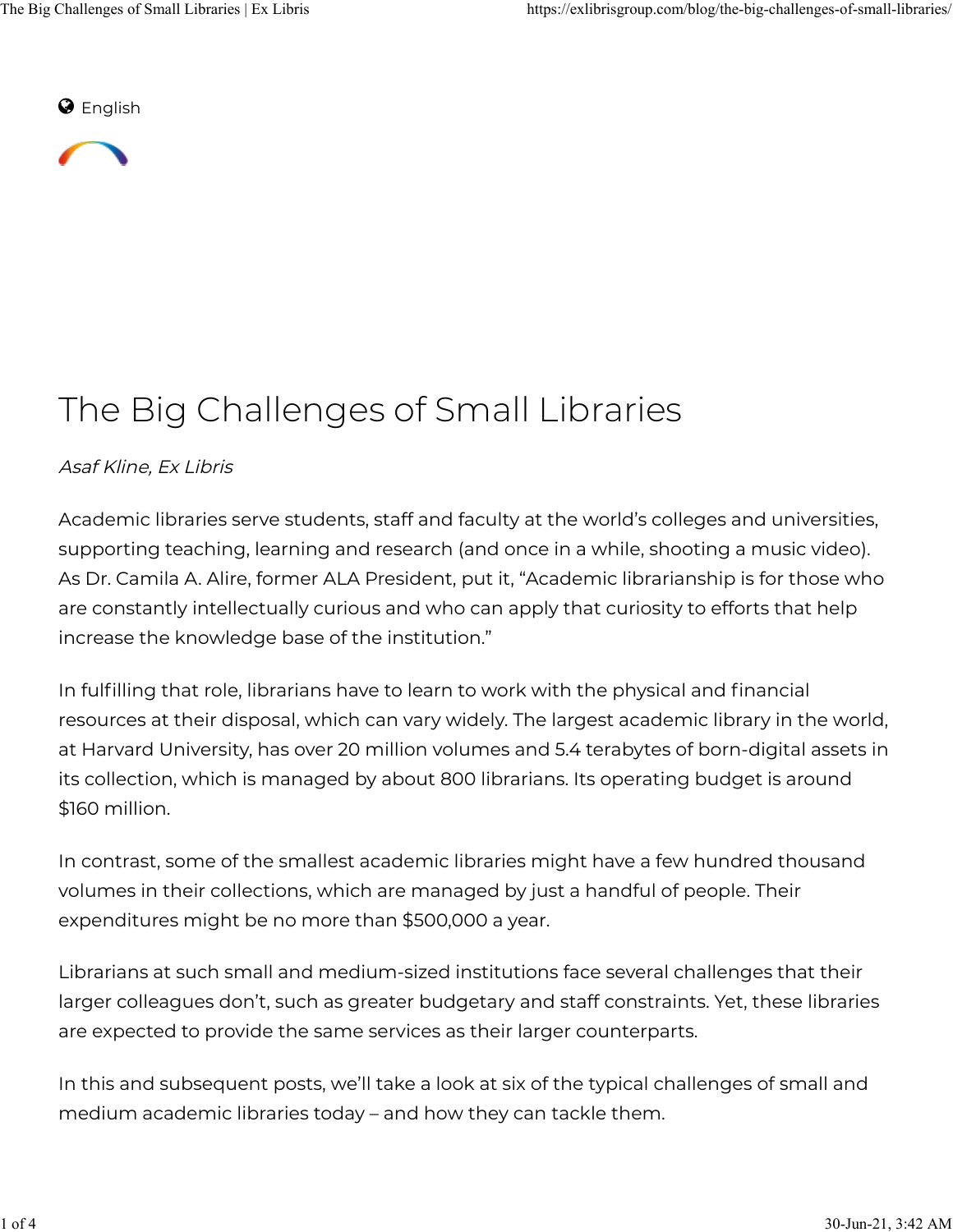#### A small staff

With relatively few people on staff, library services and hours may have to be unavoidably restricted. At the same time, librarians might find themselves taking on multiple roles, each of which might be separate jobs at larger institutions. While this might foster close relationships with students, faculty, and administrators, it rarely translates into an increase in human resources.

#### Stretched for time

With few personnel trying to complete many tasks, smaller libraries are chronically short on time. Librarians are unable to provide students and faculty the support they would have liked and in a timely fashion. Instead, they find their time taken up by routine managerial and circulation processes.

#### Limited collections

Small and medium libraries are defined, among other parameters, by the size and breadth of their collections. This means they may be more dependent on collaboration, in some cases, or on remote services and electronic resources. As such, however, they must often pay close attention to the management and interlibrary loan systems used by their national library or the larger libraries with which they commonly work.

#### Inadequate systems

Small and medium academic libraries often use relatively outdated library management systems, or even a patchwork of systems and homemade workarounds accrued over the years. This may be due to inertia or an inability to justify major upgrade expenditures, even as the library grows and technology changes. In heavily manual managerial ecosystems, the smaller library may even be operationally dependent on the expertise and experience of a single individual.

### Costly waste

Small and medium academic libraries that are dealing with out-of-date systems find it hard